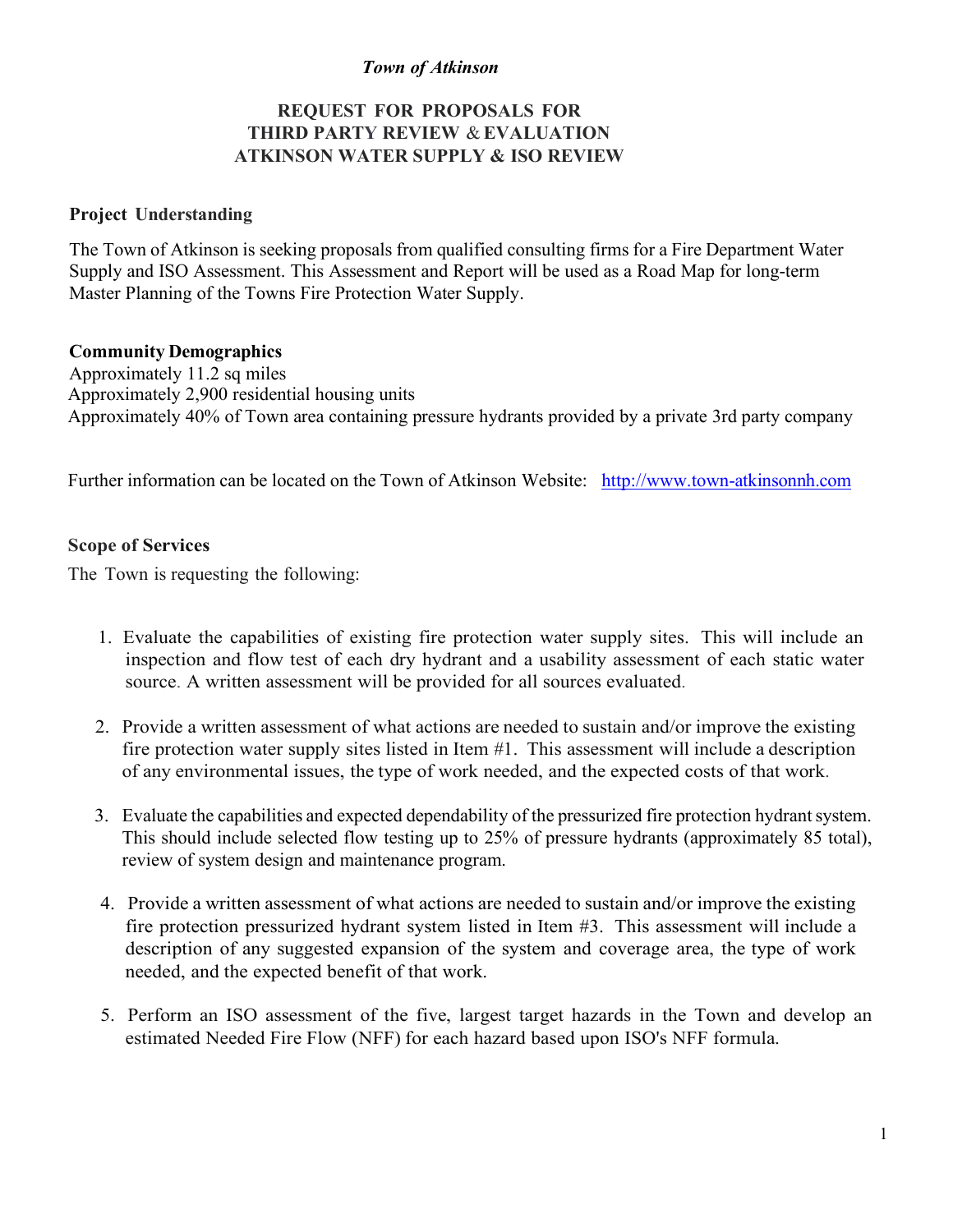- 6. Based upon the NFFs developed in Item #5, provide written recommendations on methods to be used to provide those flows relating to the current staffing, equipment, training, and operational procedures of the fire companies serving the Town.
- 7. Review the most recent ISO Public Protection Classification for the Town and provide a written assessment of how the fire department currently meets the elements of the ISO's Fire Protection Rating Schedule (FPRS).
- 8. Provide a written assessment of fire department apparatus related to the fire protection water supply delivery process in the Town. This assessment will address elements present in the ISO Fire Protection Rating Schedule, the NFFs developed in Item #5, the staffing complement of the fire departments, and apparatus design and function. The assessment will include recommendations for immediate improvements in apparatus function as well as considerations for future apparatus purchase and replacement.
- 9. Provide a written summary of the fire protection water supply delivery system (which includes fire department operations) in the Town with a focus on existing strengths and deficiencies, possible delivery alternatives, and considerations for the future.
- 10. All work will be completed by or supervised by a Certified Fire Protection Specialist.
- 11. The final written report will include all the written assessments listed above. The successful bidder shall supply Atkinson Fire Department with two (2) color printed copies of the report and one electronic copy in pdf format. The final written report will be submitted to the Town of Atkinson no later than November 30, 2022.

# **Submission Requirements**

All applicants shall provide the following information in a Statement of Qualifications:

- 1. Names and qualifications of the Firm's principal and/or project manager to be assigned to the Town of Atkinson.
- 2. A description of the Firm's proposed approach for providing third party review services to the Town. This should include estimated time for completing the requested work.
- 3. A narrative highlighting the Firm's professional experience as well as the individuals to be assigned to the Town. If the firm is proposing to use subcontractors for specialized engineering disciplines, then the Firm shall identify the sub-contractor and provide the requisite narrative.
- 4. A statement of the Firm's recent work experience for other NH municipalities referencing the individual assigned by the Firm with responsibility for the project by client.
- 5. A list of references familiar with both the Firm and the individuals to be assigned to the Town.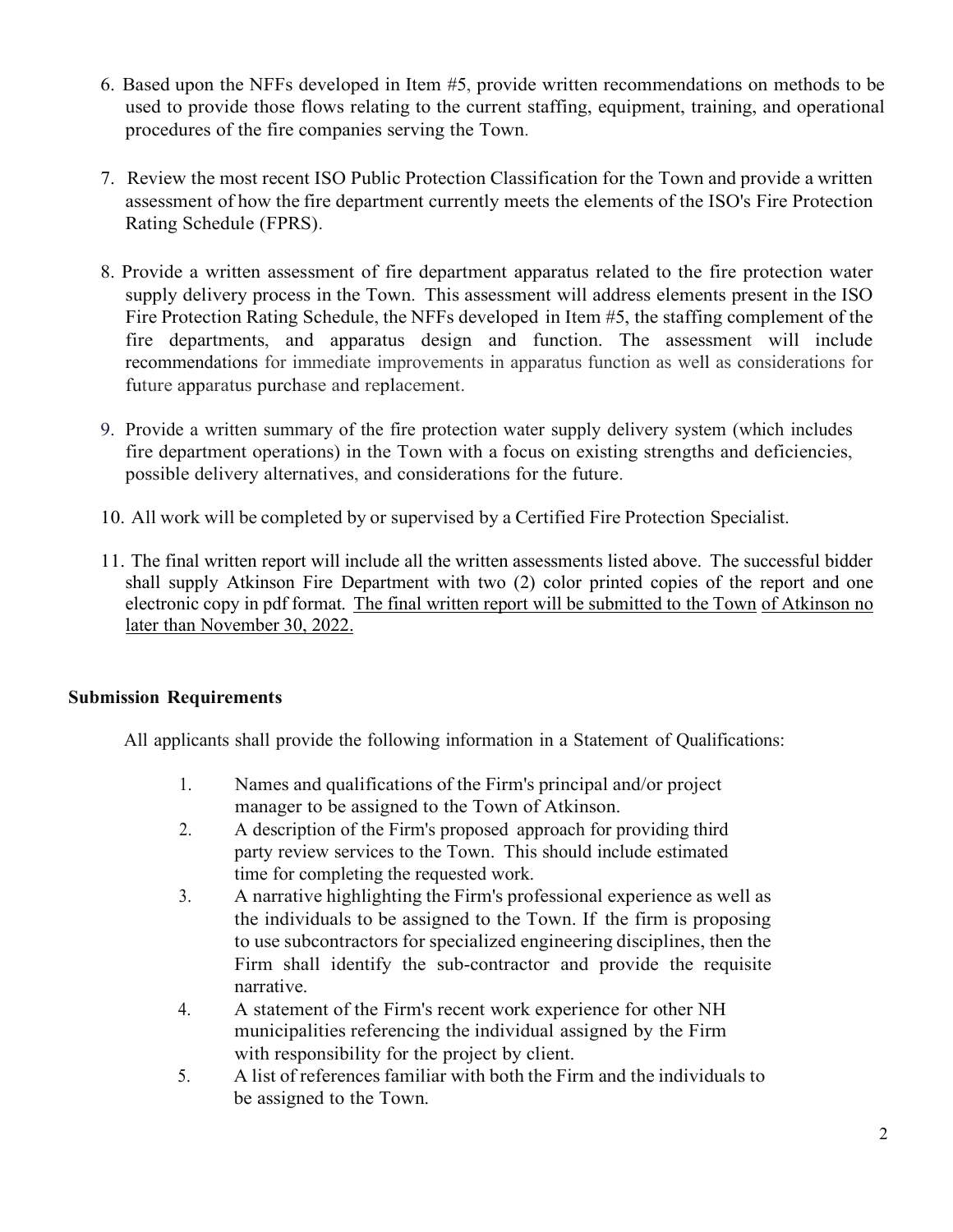The Town will review the submitted statements of qualifications and may schedule interviews with those firms / individuals it deems to be best qualified to serve the needs of the Town. The Fire Chief or his designee shall determine who is qualified to perform this work.

Once the Town has determined that a firm is qualified to perform the work the Town will then review their Bid Response Form. If the Town issatisfied with the price proposals, then the Town may award the contract to the consultant who the town feels best suits the needs of the community.

The Town reserves the right to:

- 1. Retain copies of all statements of qualifications submitted.
- 2. Evaluate all submissions in accordance with criteria herein or on the bid response form.
- 3. Accept those statements from firmsit deems best qualified and beneficial to the Town's interests.
- 4. Reject any or all firms.
- 5. Waive, or modify any of the requirements detailed in this document.

# **Additional Information**

Proposals are due in the Selectmen's Office, 19 Academy Avenue, Atkinson, NH 03811, on or before noon on Tuesday, June 24, 2022, clearly labeled "Water Supply/ISO Study RFP". E-mail will not be accepted. For additional information, please contact Brian Murray, Fire Chief at bmurray@atkinson-nh.gov. Also available on Town of Atkinson Web Site at http://www.town-atkinsonnh.com.

The Town reserves the right to discuss further work in addition to the original proposal selected.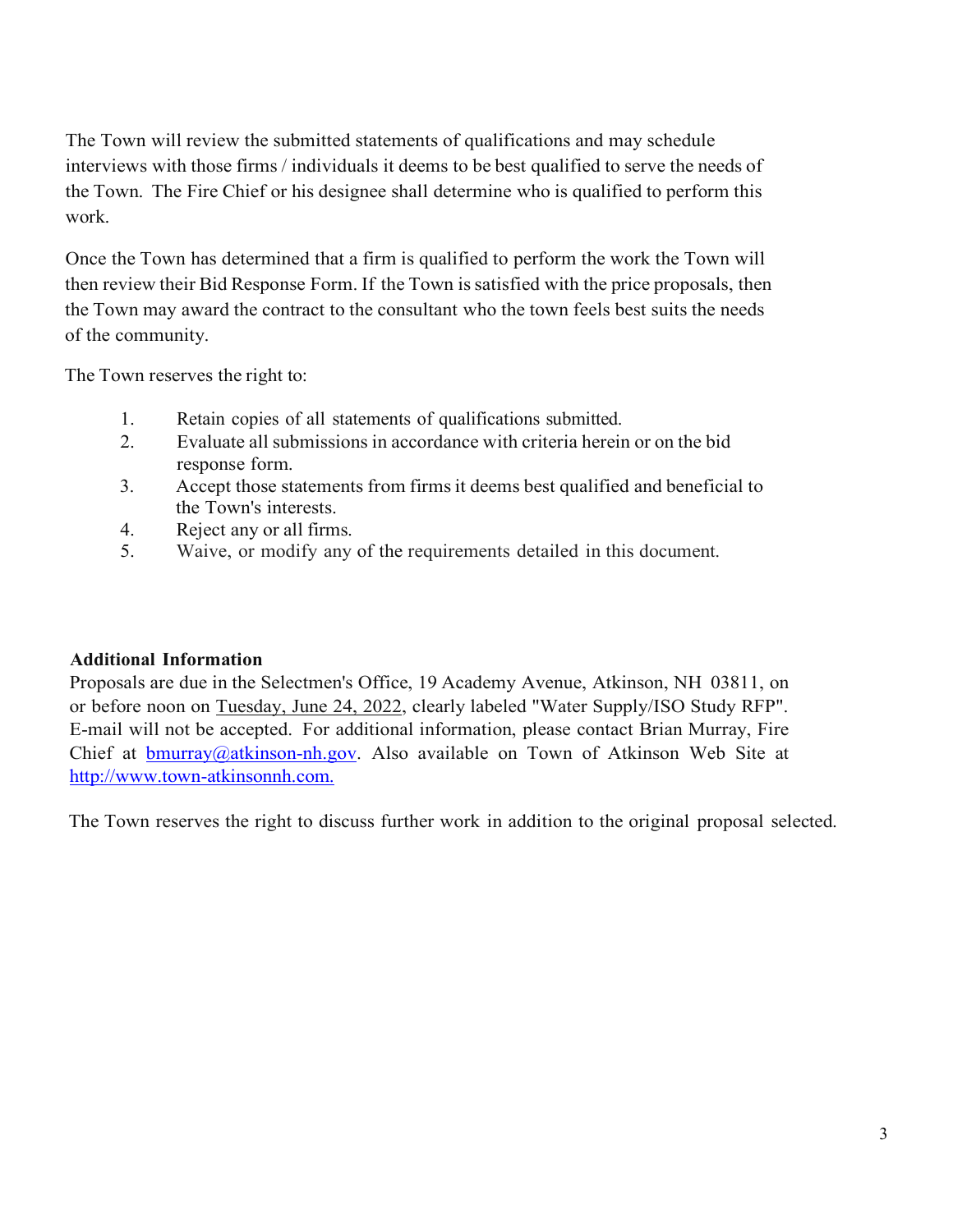# *Town of Atkinson*

#### **Bid Response Form**

To: The Town of Atkinson

The undersigned proposes to furnish all labor, materials and services required for Third Party Review & Evaluation for Atkinson Water Supply & ISO Review in the Town of Atkinson in accordance with the Contract Documents and/or RFP for the Contract price below:

| The proposed Contract Price for the | $is:$ S |        |
|-------------------------------------|---------|--------|
| dollars and                         |         | Cents. |

The undersigned agrees that if selected as the accepted proposal, they will within five (5) business days excluding weekends and legal holidays after presentation thereof by the Town of Atkinson, execute a contract in accordance with the terms and conditions of this proposal.

The undersigned agrees that, if selected as the accepted proposal, they will on or prior to November 30, 2022 provide the final report. The Contractor also agrees that all work will be scheduled (weather permitting) within a time mutually agreed upon excluding weekends and legal holidays, after being awarded the bid.

The undersigned agrees that all personnel employed by the Contractor will be paid in accordance with all applicable laws and to comply with all applicable rules and regulations stipulated under any and all such laws.

The undersigned hereby certifies that he/she is able to furnish any and all such labor, materials and or services required under this proposal.

The undersigned further certifies under the penalties of perjury that this proposal isin all respects bona fide, fair, and made without collusion or fraud with any other person. As used in this subsection the word "person" shall mean any natural person, joint venture, partnership, corporation or other business or legal entity.

The undersigned is not presently debarred from doing work or supplying any type of services to the Town of Atkinson or the State of New Hampshire.

The undersigned agrees that all Applications for payment shall be on a form acceptable to Town, based on a schedule of values for the various portions of the Work approved by Town prior to submission of the first application, and accompanied by such documentation, affidavits, waivers of liens and releases as the Town may require. Contractor shall submit each application for payment no later than the  $15<sup>th</sup>$  and  $30<sup>th</sup>$  day of the month unless the Town has specified otherwise.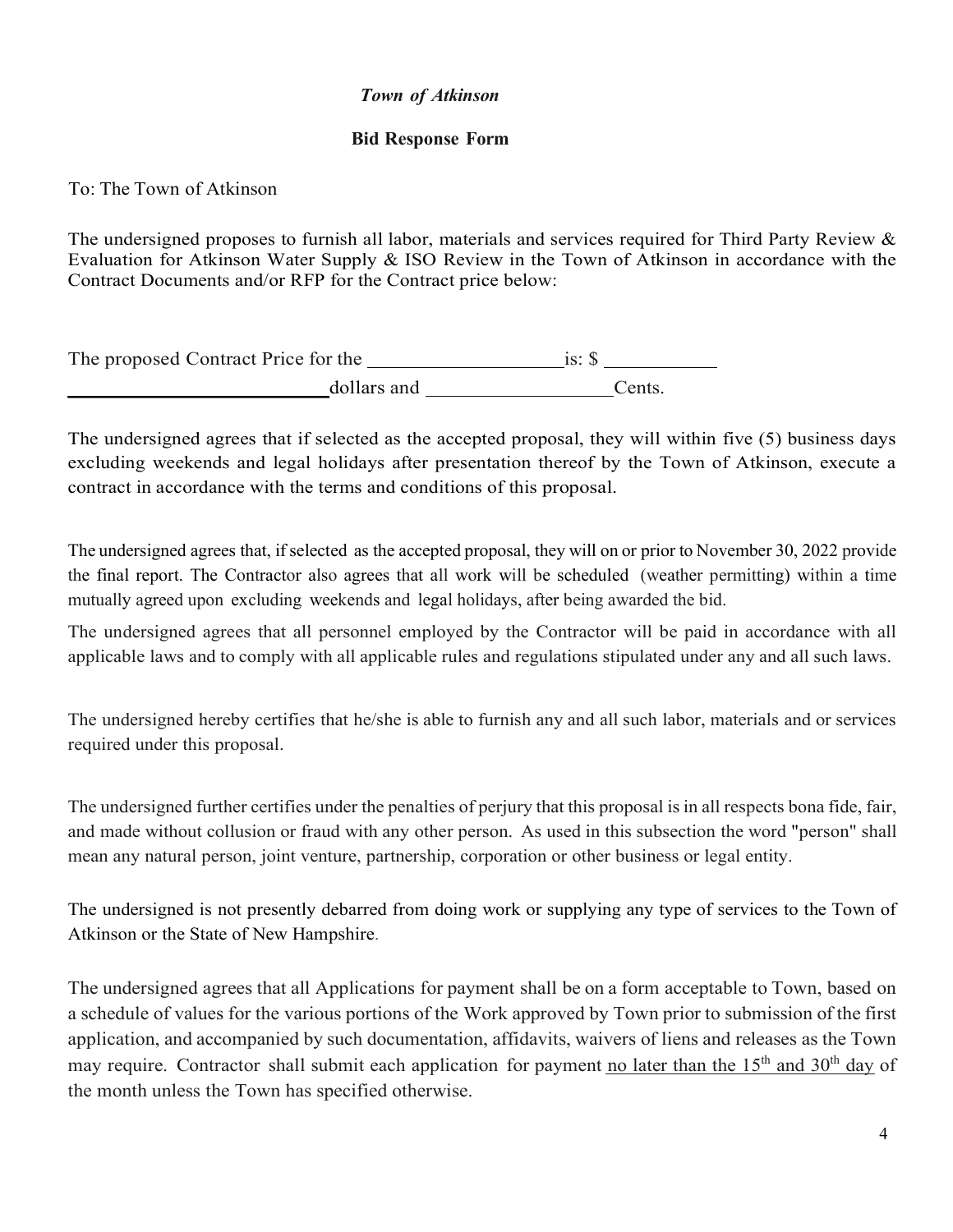The undersigned agrees that Certificates of insurance must be filed with the Selectmen's Office prior to the start of the project. No requisitions for change orders will be recognized that have yet to be executed by the Selectmen's office.

The undersigned agrees that the Town shall make payments within thirty (30) days after receipt of application for payment for the work. Faxed or emailed applications will be not considered valid for payment. Only original applications will be considered.

The undersigned agrees that in addition to the requirements or any other provisions, final payment shall not become due until the proposal is fully completed and accepted by the Town.

The undersigned agrees that no payment, including final, made under or in connection with this project shall be evidence of the performance of such Work, in whole or in part, and no such payment shall be construed to be an acceptance of defective, faulty, or improper work or materials nor shall it release Contractor from any of its obligations.

The undersigned agrees to supply the following with their proposal:

Current Certificates of Liability and Workers' Compensation Insurances, with umbrella policy in accordance with the Town's requirements (see attached).

The undersigned agrees that, if required, all personnel shall submit to a background check. Only individuals who successfully pass the background check will be permitted access to this project.

The undersigned agrees that prior to starting Work, any Subcontractor shall obtain and maintain insurance from a responsible insurer satisfactory to Contractor. Subcontractor's insurance shall apply to any Work furnished by or through Subcontractor for Contractor at any Project. It shall name Contractor as an additional insured on a primary and non-contributory basis to any other insurance carried by Contractor, under the subcontractor's General Liability, Auto Liability and Umbrella Liability coverages. This additional insured status shall also apply to completed operations coverage, and provide at least the following coverages and minimum limits:

| <u>Insurance Requirements</u>       |                         |  |
|-------------------------------------|-------------------------|--|
| Coverages Required                  | Minimum Limits Required |  |
| <b>Commercial General Liability</b> |                         |  |
| General Aggregate                   | \$2,000,000             |  |
| Products-Completed Operations Agg.  | \$2,000,000             |  |
| Personal and Advertising            | \$1,000,000             |  |
| Each Occurrence Injury              | \$1,000,000             |  |
| Fire Damage (Any One Fire)          | 50,000                  |  |
| Medical Expense (Any One Person)    | 10,000                  |  |
| Occurrences                         |                         |  |
| Claims Made                         |                         |  |

Insurance Requirements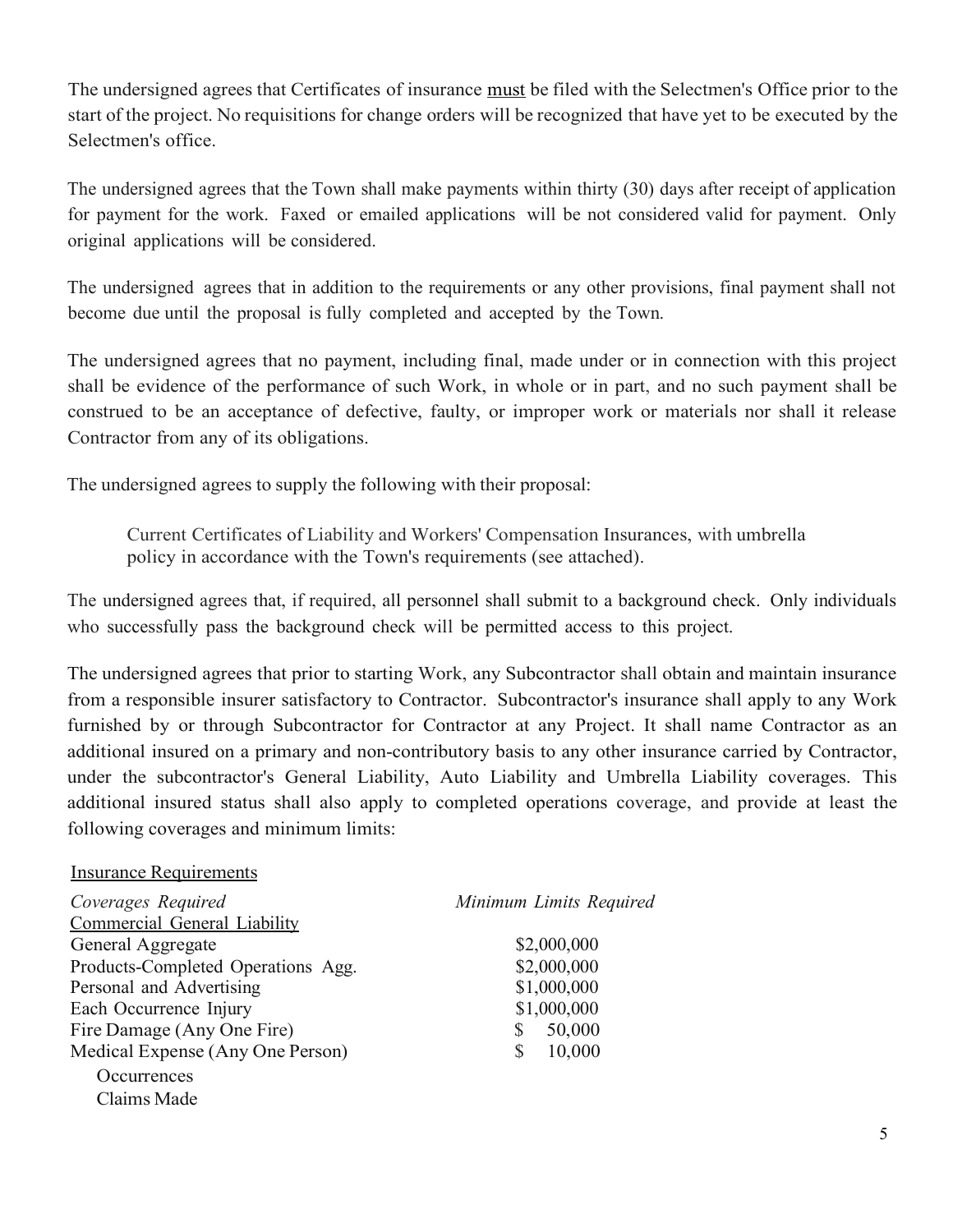# Workers Compensation NH Statutory including Employers Liability - Each Accident/Disease-Policy Limit/Disease-Each Employee \$100,000/\$500,000/\$100,000

# Town of Atkinson must be named as Additional Insured

The undersigned further agrees that prior to starting Work, Contractor shall furnish to Town a current Certificate of Insurance, issued directly from the insurer, showing coverage and limits meeting or exceeding the minimum requirements and that Town or anyone else required are named as additional insureds. The Certificate of Insurance shall also specify that no part of such insurance shall be modified, canceled, or allowed to expire until at least 60 days after written notice is given to Town.

Agreed to, Acknowledged and Accepted:

| By:                                |  |
|------------------------------------|--|
| Company:                           |  |
| Printed Name of Authorized Signer: |  |
| Signature:                         |  |
| Address:                           |  |
| City/State:                        |  |
| Telephone:                         |  |
| e-mail:                            |  |
|                                    |  |

*Note: If bidder is a corporation, indicate state of incorporation under signature, and affix corporate seal; if partnership, give full names and residential addresses of all partners, and if individual, give residential address it different from business address.*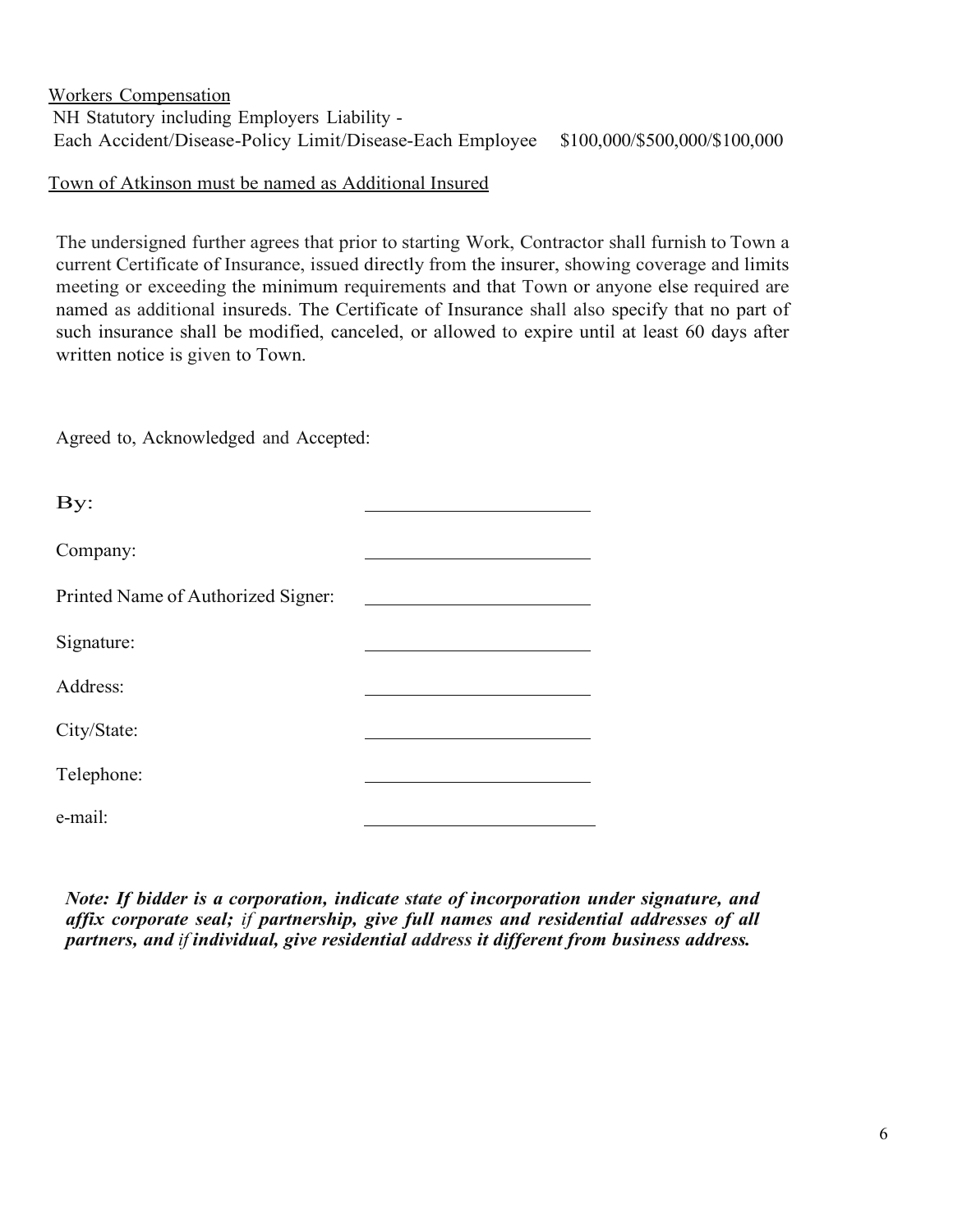### **CONSULTING FOR WATER SUPPLY ASSESSMENT AND ISO PREPARATION**

Certificates of Insurance in a form acceptable to Town Counsel, will be submitted by the successful bidder upon written or verbal notification that the proposal has been accepted. Required insurance must be maintained for the duration of the contract.

Terms of payment, except when specified in the proposal, will be net **45 days** after receipt of approved invoice. The Town of Atkinson is exempt from taxes imposed by the Federal and State Governments including the Federal Transportation Tax. Such taxes should not be included in your proposal. Where applicable, freight charges, setup charges and any other charges are to be included in the total price to the Town.

Equipment supplied and work performance must be in conformance with all OSHA regulations and all vehicles must meet Federal and State Department of Transportation rules and regulations governing their use in New Hampshire. All equipment will be maintained in a safe clean working condition as intended by the manufacturer. Violation of this provision may result in immediate termination of contract.

When applicable, the Contractor assumes responsibility to conform to all local ordinances and to obtain all necessary permits before start of work.

The Town of Atkinson reserves the right to reject any or all bids or any portion thereof. The Town also reserves the right to ascertain which products or services best meet its needs and requirements. Price, delivery, quality, and service will be considered.

# **GENERAL INFORMATION TO ALL RESPONDENTS**

- The first page of each BID must be clearly labeled with the proposer's name, the name of a contact person within the proposer's organization, and the proposer's mailing address, telephone number, fax number, webpage address and email address.
- To be considered, a vendor must submit a complete BID that satisfies all requirements and addresses all information requested or specified in this RFP.
- The Town reserves the right to amend or withdraw this Request for BIDs at any time prior to the deadline date for submission of proposals. If this BID is amended, the Town will notify each proposer in writing, via email.
- When quantities are listed in these specifications they may be increased or decreased by the Town of Atkinson, depending upon its actual requirements.
- The Town of Atkinson is an equal opportunity employer, and we advise you of our intent to negotiate business only with other equal opportunity employers. All Contractors and subcontractors with whom we contract are obligated to provide equal opportunity without regard to race, creed, color, national origin, age, sex or handicap.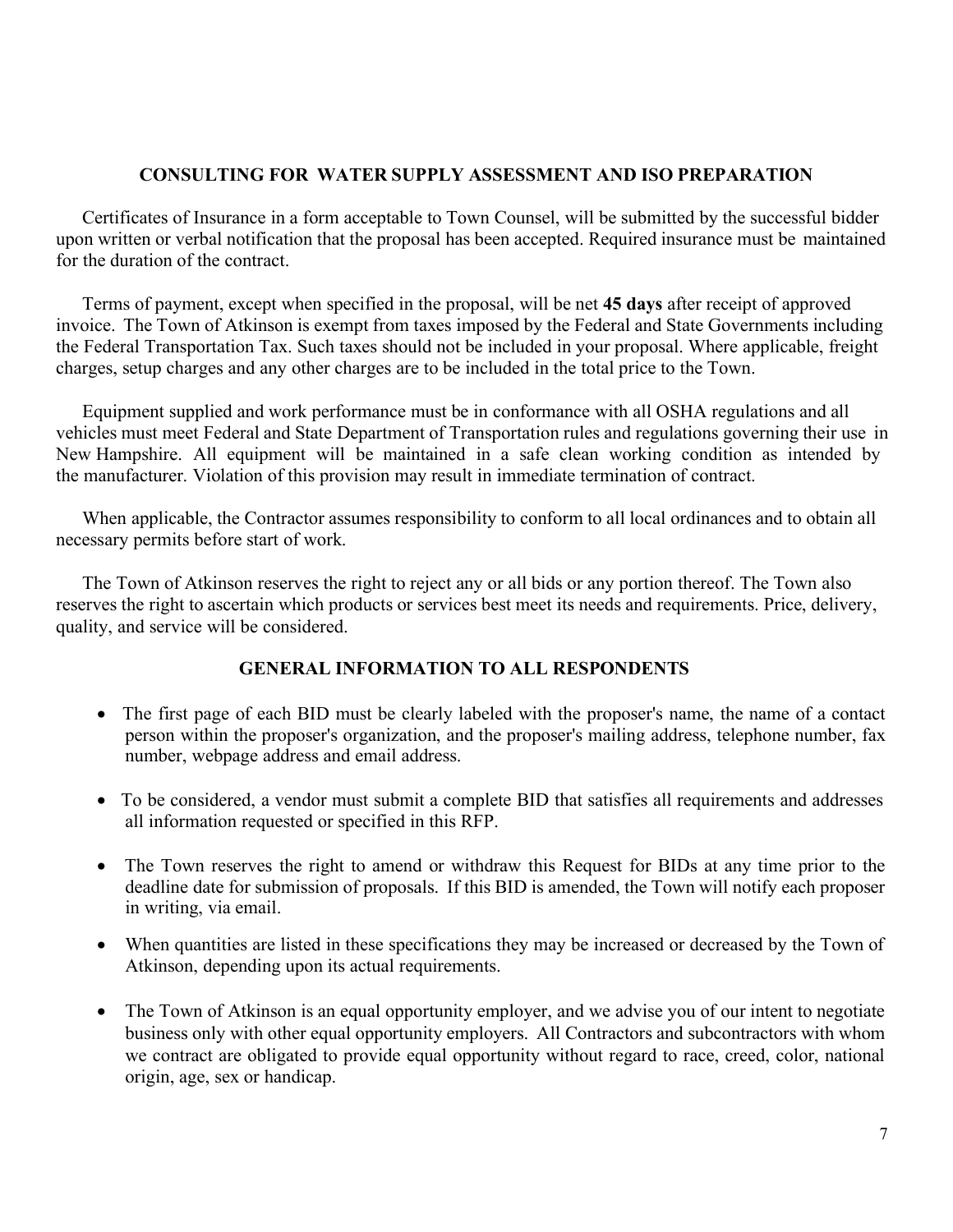- Bids must be submitted on proposal forms attached hereto. Bids received later than the time and date specified will not be considered.
- No bid shall be accepted from, or contract awarded to any person who is in arrears to the Town of Atkinson on any tax, debt, or contract.
- **Price is not the sole determining factor used to determine award. The Contractor past history and work performance on previous Town of Atkinson projects as well as references received or submitted for past work other than the Town of Atkinson will be considered when making awards. The Town of Atkinson reserves the right to award work to the most qualified contractor based upon its evaluation regardless of proposed price.**

# **BID TERMS AND CONDITIONS**

- All bid prices must include prepaid delivery, assembly and/or installation (ready for operation and/ or use) of all equipment and/or materials to the individual location(s) as designated by the Town of Atkinson. All bid prices are to be submitted on the sheets provided on this bid. Quantities and pricing are to be listed in accordance with these sheets.
- Bidders offering(s) under this bid must meet and be in compliance with all local, state and federal specifications, regulations and requirements pertaining to the work, materials, equipment or items requested in the bid.
- The successful bidder, vendor and/or contractor must protect all property of the Town of Atkinson, (i.e., all floors, furniture, grass, land, etc.) from injury or other damage. Any damage so caused must be repaired by contractor/vendor at his/her own expense.
- At the completion of the work the vendor and/or contractor must remove from the premises all surplus materials and all debris created by him. He must leave the premises in a clean and finished condition acceptable to the owner or its agents. It is the responsibility of the VENDOR to document before and after conditions.
- **Default - It shall be understood that a bidder supplying equipment and/or supplies will be considered to be in default if/when he/she has not delivered the item(s) within the time constraints listed in this document. Bidders providing a service and/or construction will be considered to be in default if/when they have failed to meet the completion date set forth in this document and/or they have ceased work on the project for a period of fifteen (15) working days cumulative or consecutive.**
- Samples that are forwarded by the bidder will be returned to the bidder at his request and at his expense. Samples not returned to the bidder will be disposed of at the discretion of the Town of Atkinson or its designated representative. Large pieces of equipment submitted for evaluation and inspection are to be picked up by the bidder within thirty (30) days of bid opening date. Items not picked up within thirty (30) days of bid opening will be disposed of by the Town of Atkinson.
- Any and all references to trade names, types, styles, models or catalogs are intended to be descriptive only and not restrictive. The intention is to indicate to bidders the type and quality of the articles and/or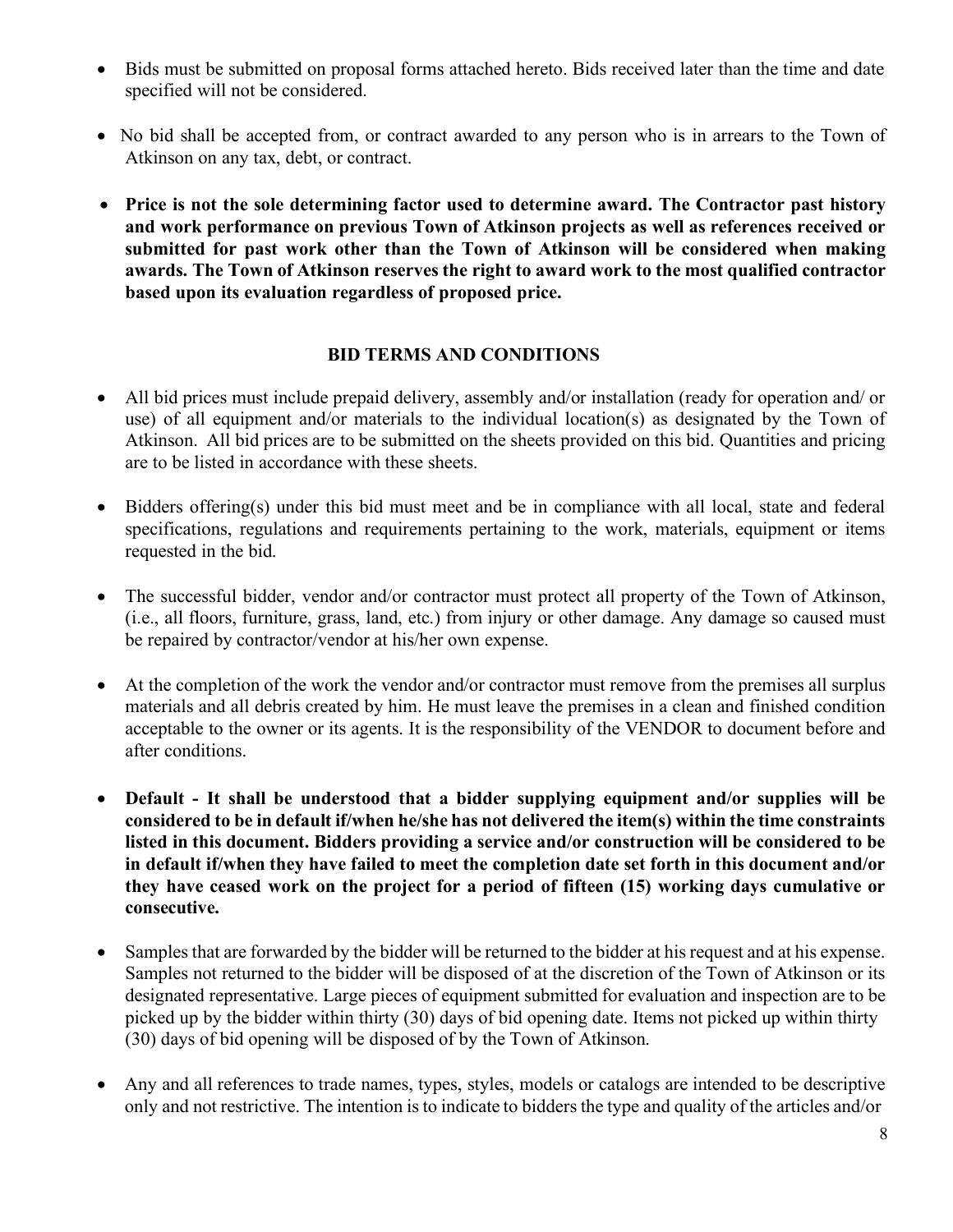materials that will be satisfactory. Bids received on other makes or models with reference to other catalogs will be considered. The bidder is to clearly state in his bid exactly what he intends to furnish, and to furnish with his bid a cut or illustration or other descriptive matter that will clearly indicate and give specification as to the product he proposes to furnish. Where a bid is offered on an item other than the trade standard used in the specification the item should be identified on the bid form by entering the MAKE, TRADE NAME AND MODEL NUMBER. It is understood that any substitutes that might be offered are guaranteed by the bidder to be of equal or better quality than is requested in the bid. The item(s) offered must be equivalent asto function, basic design, type and quality of material, method of construction and any required dimensions. It shall be further understood that during original as well as subsequent shipments spot checks will be performed to ensure that the items received are in fact the items offered in the bid. WHEN RECEIVED, SHOULD ITEMS/MATERIALS PROVE TO BE DIFFERENT IN ANY WAY, THE BIDDER AGREES TO THE RETURN OF THE ITEMS AND AGREES TO SUPPLY THE CORRECT ITEMS (PER BID SPECIFICATIONS) AT THE BIDDER'S EXPENSE.

- Bidders are cautioned that surplus, seconds, factory rejects, close-outs or distressed items are not acceptable and shipment of substitutions, defective or shop-worn equipment will be returned for a full refund at the vendor's expense.
- The quantities and/or material listed in the specifications may be increased or decreased by the Town of Atkinson or its designated representative based on actual need at the time the orders are placed.
- The Town of Atkinson or its designated representative reserves the right to reject any proposal in whole or part offering equipment and/or materials and/or services that in his/her opinion does not meet the quality standards desired. Such decision will be considered final and not subject to further recourse by the bidder.
- The Town of Atkinson or its designated agent reserves the right to award or reject by item, or part thereof, groups of items, or parts thereof, or all items of the bid and to award contracts to one or more bidders submitting identical proposals as to price, to reject any and all bids in whole or in part, to waive technical defects, irregularities and omissions if, in his/her judgment the best interest of the town will be served.
- The Town of Atkinson specifically reserves the right to reject any and all bids until a purchase order and/or contract has been awarded, no bidder can claim any contract rights by virtue of bidding alone. Awarding of the contract means actual written notice by letter and a properly executed purchase order to the bidder or bidders that the contract has been awarded.
- It is the intent to award this bid by line item; however, the Town of Atkinson reserves the right to award the bid in total if it is deemed by the Town of Atkinson that the award in total would be in the best interest of the Town. In addition, bidders should be advised that should budgetary constraints dictate, part and/or all the items listed in this bid may be rejected. This decision(s) shall be considered final and not subject to recourse by the bidder.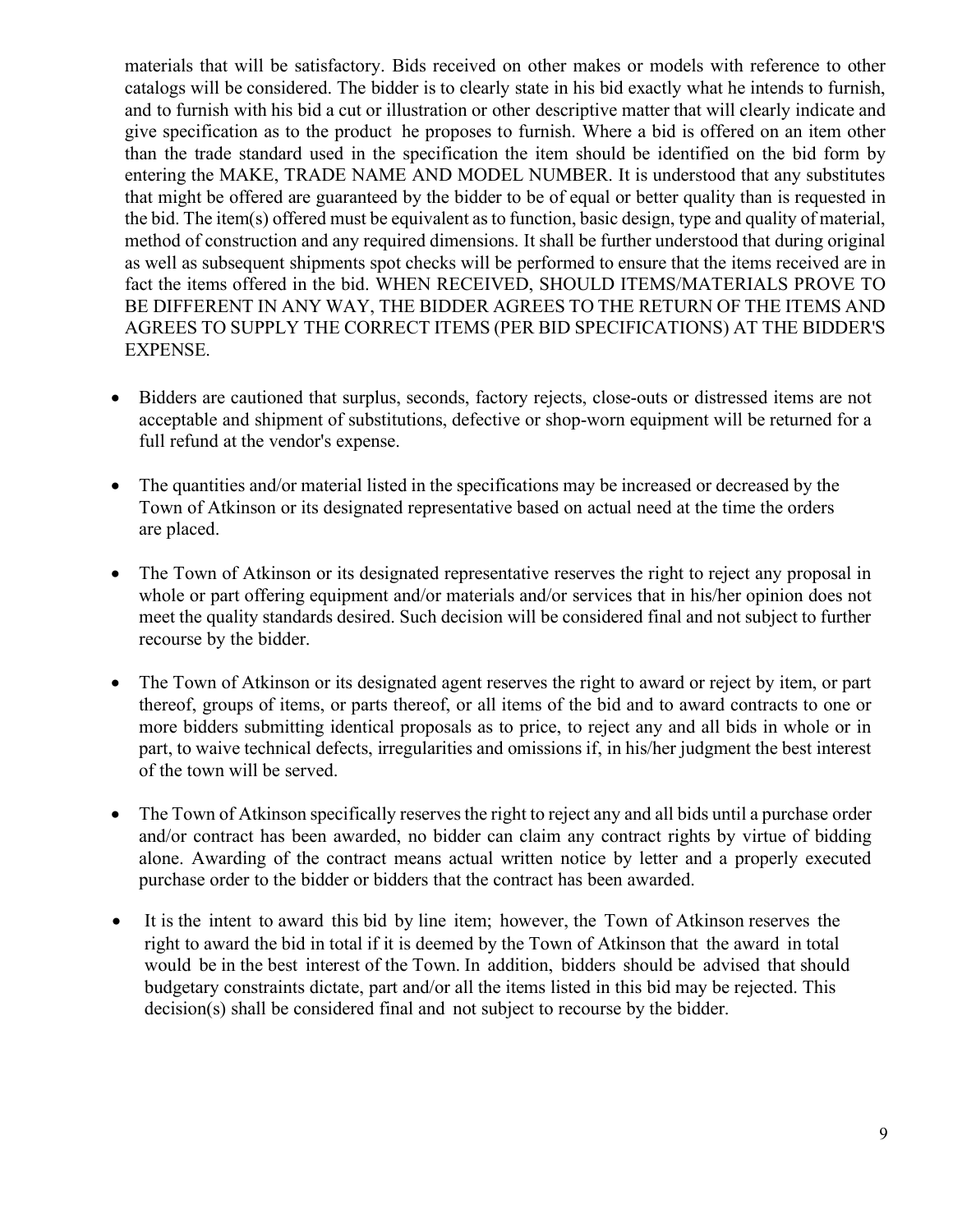• In determining the lowest or highest responsible bidder, the Town of Atkinson reserves the right to consider, in addition to price, the compatibility, the quality, the cost of maintenance and availability of parts, the experience of the bidder, the sufficiency of the financial resources of the bidder as relates to the offerings, as well as the ability of the bidder to provide future maintenance and service.

# *WHERE A PERFORMANCE BOND IS REQUIRED, IT IS TO BE SUBMITTED AFTER AWARD OF BID AND PRIOR TO CONTRACT EXECUTION.*

- Performance Bond the bidder whose proposal shall be accepted shall file a performance bond and execute said contract within fifteen (15) days from the date of notification of such award. The bond furnished must be in favor of the Town of Atkinson and executed by a surety company authorized to transact business in the State of New Hampshire and acceptable and approved by the Town of Atkinson. It shall be for not less than one hundred per cent (100%) of the total contract price but in no case less than one thousand dollars (\$1,000).
- The Town of Atkinson reserves the right to require successful bidder(s) to enter into such security arrangements as are deemed necessary to protect the Town of Atkinson property and goods.
- Facsimile Transmissions Submission of this bid or any portion of this bid and/or any documents relating to the bid by means of Facsimile Transmission (fax machine) is unacceptable and will not be considered in the bid process.
- The bidder agrees to obtain all work/building permit(s) as might be required. The cost of obtaining said permit(s) shall be included in the bid price(s). In addition, it shall be understood where property lines are to be considered, bidders are to verify said lines/measurements with proper Town Officials prior to commencement of work.
- In connection with the execution of this bid, subsequent purchase orders and/or contracts, the seller shall not discriminate against any employee or applicant for employment because of age, race, religion, color, sex or national origin.
- The successful bidder shall not employ any subcontractor to fulfill any of the duties as herein specified without express, prior written approval of the Town of Atkinson or its designated representative.
- Material Safety Data Sheet (MSDS) the successful bidder must warrant that any chemicals supplied hereunder will contain appropriate warning labels, cautioning instructions and notices. In addition, any chemical products supplied in bulk and/or used in the execution of this bid and/or its content, bidder agrees to furnish as directed, sufficient copies of the products MSDS and a supply of labels and cautionary instruction notices to be used in the plant(s).
- The successful bidder must warrant that he has supplied all appropriate information that he is aware of concerning any potential hazards involved in the use, handling, transportation, labeling, storage or disposal of any/all chemicals and/or materials supplied and/or used in the execution of this bid and/or its contents.